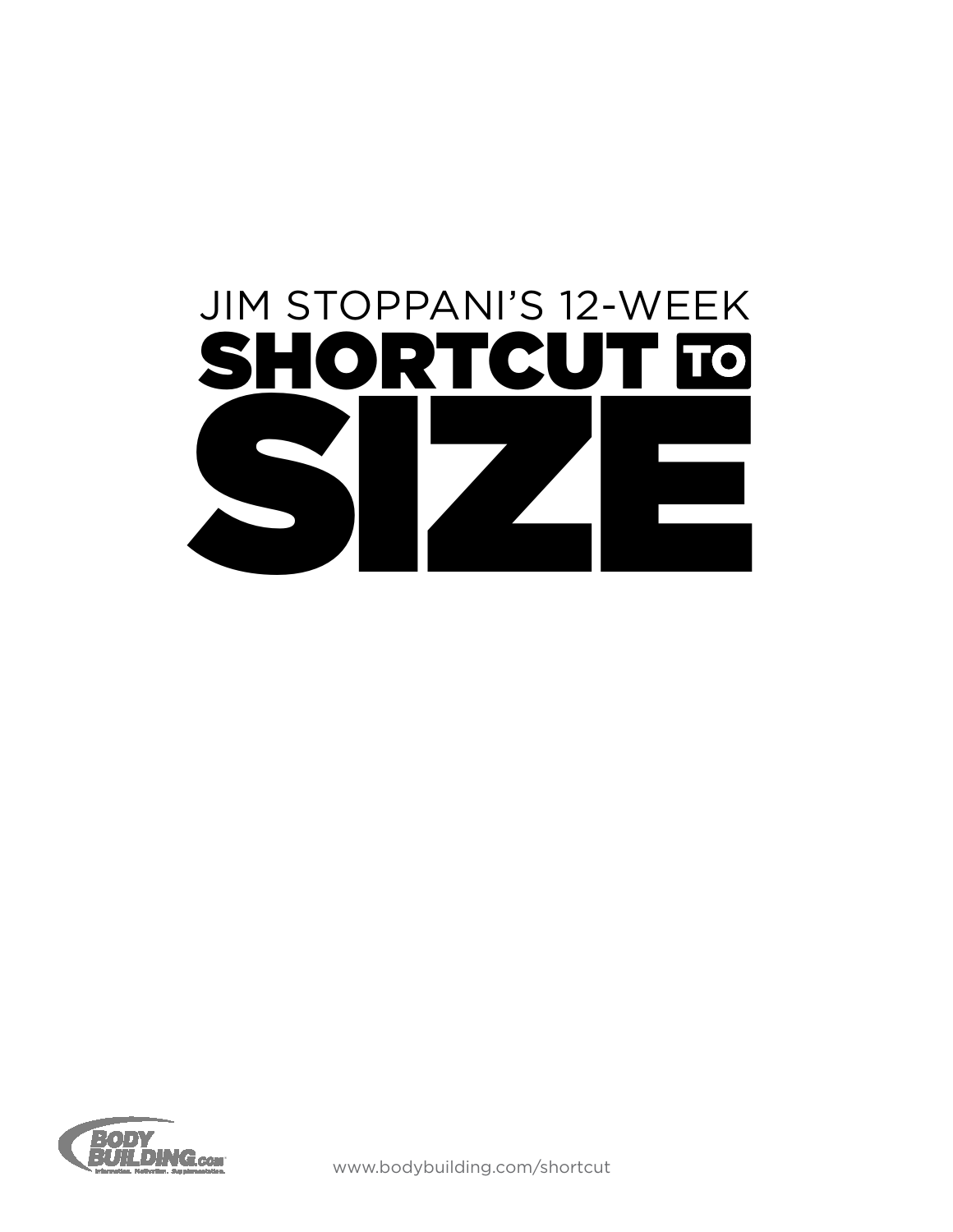## SHORTCUT TO SIZE

The 12-week program I am about to take you through is based on one of the oldest, tried and true methods for gaining strength and muscle. This type of training has successfully prepared almost every type of athlete imaginable, from Olympic weightlifters to soccer players. It works so well that it has been used continually for decades.

I know that I am best known for my unique exercises and novel training programs, but sometimes you have to rely on the basics. That's especially true when a basic program works as well a this one. Of course, I have taken the basic, but very effective program and tweaked it to perfect its effectiveness and to maximize the results you get. These results include greater strength, bigger muscles, and less body fat.

## Periodization Works... Period!

This program is based on the training concept called periodization. Periodization is the method of changing up your training at specified time points. The very first periodized scheme to be used with weights is called Linear Periodization (also known as Classc Periodization). That simply means that you start with light weight and high reps and as the program progresses the weights used get heavier and heavier and the reps completed per set get fewer and fewer. Most periodized programs take many months to complete. Many last anywhere from 4 to 12 months to complete the cycle. But this periodized program utilizes a concept known as microcycles. Where a typical linear periodized scheme might stick with the same weight and rep range for a month or longer, the micro cycles change up the weight and rep ranges every week.

In week one your rep range will be 12-15 reps. In week two you bump up all the weights and drop reps down to 9-11. Week three adds weight again to each exercise to drop the rep range down to 6-8. And in week four you bump the weight up again to drop reps down to 3-5 per set. Those are the four microcycles that you will repeat. On the fourth week you have completed the first 4-week phase. On the fifth week you drop the weight back down and start all over at 12-15 reps per set. This is the start of Phase 2. But now you will be able to do each rep range with at least 5 and up to 20 pounds more than you could in Phase 1. In the sixth week, or week 2 of Phase 2, you will be back at 9-11 reps per set. In week 7, or week 3 of phase 2, weight will go up again to drop your repa down to 6-8 per set. And in week 8, or week 4 of phase 2, weight will go up to limit reps to 3-5 per set. That completes Phase 2. And in week 9 you start The final phase, phase 3 by dropping back down to 12-15 reps per set and run through the four microcycles again until you are back down at 3-5 reps per set. Of course, in each phase you will be using 5-20 pounds more than you did in phase 2 and 10-40 pounds more than you used in Phase 1. This is how you get stronger... Much stronger, over this 12-week program.

The constant increase in weight each week and the recycling of these four phases leads to impressive strength gains. The microcyles also lead to muscle hypertrophy due to the constant changing up of the rep ranges each and every week. Another reason for the strength and mass gains has to do with the fact that you keep the weight steady on each exercise for all sets and you are forced to complete the minimum number of reps in that rep range.

Greater gains in strength and muscle mass are guaranteed with this program. I have seen some impressive results with this program. In men, I have seen gains of strength over 90 pounds on the squat and over 50 pounds on the bench press. And for muscle, some guys have gained over 15 pounds of muscle. Yes, pure muscle, while actually dropping body fat. Speaking of body fat, when maximizing body fat with my training and diet tweaks some men have lost over 20 pounds of body fat. And women have also seen impressive gains in strength and muscle while losing body fat. Women following my program have increased their squat strength by over 60 pounds, and bench press strength by 30 pounds. And gains in muscle of over 10 pounds and fat loss over 10 pounds.

But I'm not the only one to report insane gains in muscle size and strength with concomittant losses in body fat. Researchers from Federal University of Sao Carlos (Sao Paulo, Brazil) reported impressive results using a similar microcycle linear periodization program for 12 weeks. They had one group of female athletes follow a linear periodization program with weekly microcycles repeating three times for a total of 12 weeks and a second group following a reverse linear periodized program with microcycles for 12 weeks.

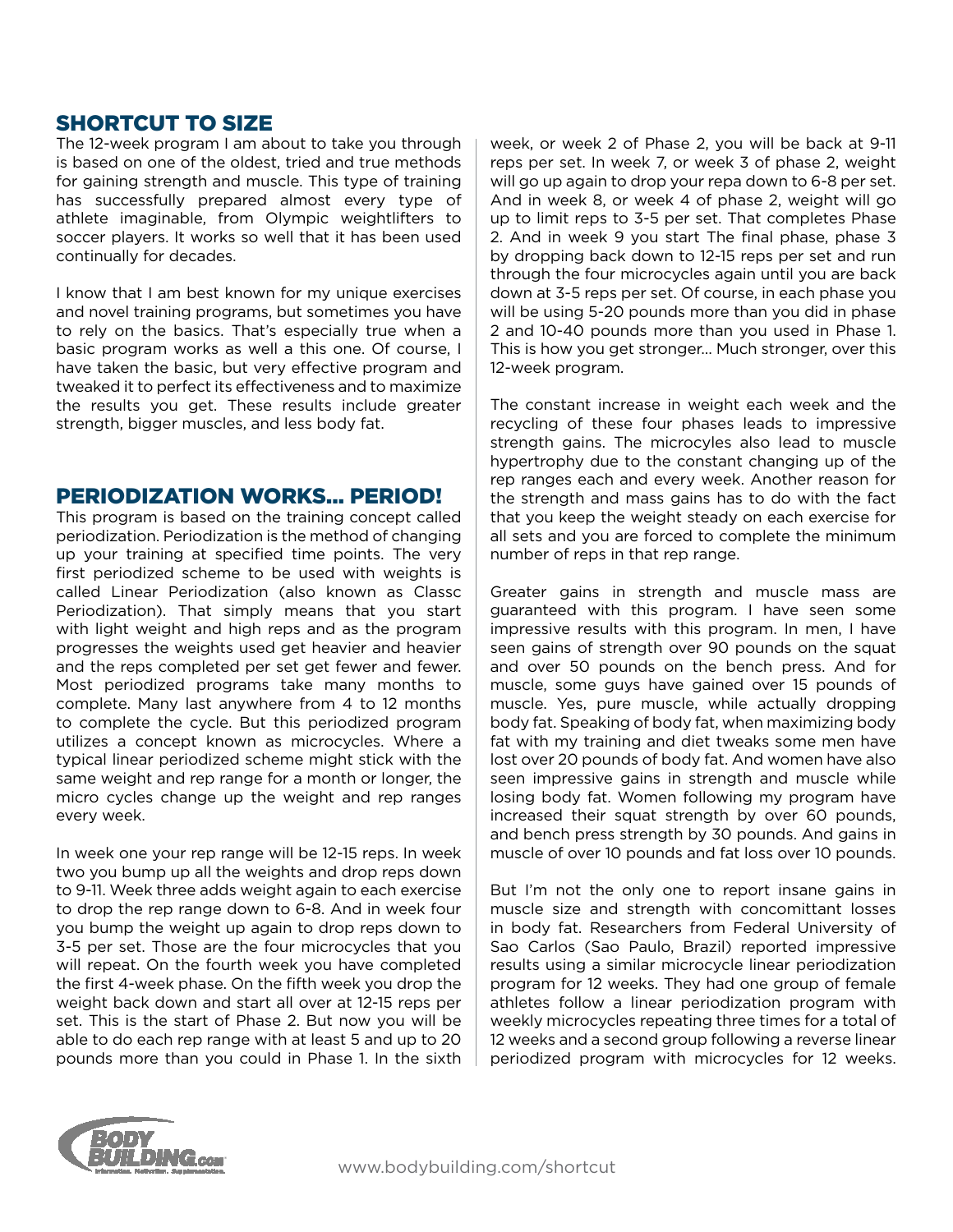While the linear periodized group started with 12-14 reps per set and ended each phase with 4-6 reps per set, the reverse linear group started each phase with 4-6 reps and ended with 12-14. They measured their muscle mass, body fat and strength on bench presses, lat pulldowns, barbell curls, and leg extensions before and after the 12 weeks. They reported that the linear group gained 7 pounds of lean muscle mass while the reverse group only gained 3 pounds of muscle. The linear group also lost over 5 pounds of body fat while the reverse group lost a little over 3 pounds of body fat. Although both groups increased strength on all exercises, the linear group made greater gains than the reverse group.

The first exercise you do for each muscle group (except for abs and calves) will remain constant throughout all 12 weeks. This is the exercise that you are focusing on increasing your strength on. Most of the assistance exercises that follow the first exercise will change every phase. For abs, the exercises will change each week based on the rep ranges. This is due to the fact that some ab exercises are easier to do for higher reps, while some are difficult to do for lower reps. So I organized the best ab exercises for the prescribed rep ranges.

## **GET FOCUSED**

As I already mentioned, this program works well to increase the three main goals that we all have – increasing muscle strength, boosting muscle size, and enhancing fat loss. To boost muscle mass as much as possible, we'll be using two intensity techniques: restpause and dropsets.

*Focus: Maximizing Muscle Growth –* During weeks one and two of each phase of the program, you will do one rest-pause on the last set of each exercise. To do this, reach muscle failure on the last set, then rack the weight and rest 15 seconds. Then continue the set until you reach muscle failure again. During weeks three and four of all phases, you will do a drop set on the last set of each exercise. To do this, take the last set to muscle failure then immediately reduce the weight to the amount you used for that exercise during week 1, and continue the set until failure again.

# SHORTCUT TO SIZE Workout Program

# PHASE 1: WEEK 1

*Rest-pause set as last set of each exercise*

### Workout 1: Chest, Triceps, Calves

| <b>EXERCISE</b>                  | <b>SETS x REPS</b> |
|----------------------------------|--------------------|
| <b>Bench Press</b>               | $4 \times 12 - 15$ |
| Incline Bench Press              | $3 \times 12 - 15$ |
| Incline Dumbbell Flye            | $3 \times 12 - 15$ |
| Cable Crossover                  | $3 \times 12 - 15$ |
|                                  |                    |
| <b>Triceps Pressdown</b>         | $3 \times 12 - 15$ |
| Lying Triceps Extension          | $3 \times 12 - 15$ |
| Cable Overhead Triceps Extension | $3 \times 12 - 15$ |
|                                  |                    |
| <b>Standing Calf Raise</b>       | $4 \times 25 - 30$ |
| Seated Calf Raise                | 4 x 25-30          |

#### Workout 2: Back, Biceps, Abs

| <b>EXERCISE</b><br>Dumbbell Bent-Over Row                               | <b>SETS x REPS</b><br>4 x 12-15                       |
|-------------------------------------------------------------------------|-------------------------------------------------------|
| Wide-Grip Pulldown                                                      | $3 \times 12 - 15$                                    |
| <b>Standing Pulldown</b>                                                | $3 \times 12 - 15$                                    |
| Straight Arm Pulldown                                                   | $3 \times 12 - 15$                                    |
| <b>Barbell curl</b><br>Dumbbell Incline Curl<br>One-Arm High Cable Curl | 4 x 12-15<br>$3 \times 12 - 15$<br>$3 \times 12 - 15$ |
| Hip Thrust                                                              | $3 \times 20 - 30^*$                                  |
| Crunch                                                                  | $3 \times 20 - 30^*$                                  |
| Oblique Crunch                                                          | $3 \times 20 - 30^*$                                  |

*\* Shoot for at least 20-30 reps, but if you can do more, continue until reaching failure. If you cannot complete 20 reps, do as many as you can tring to get as close to 20 reps as possible.*

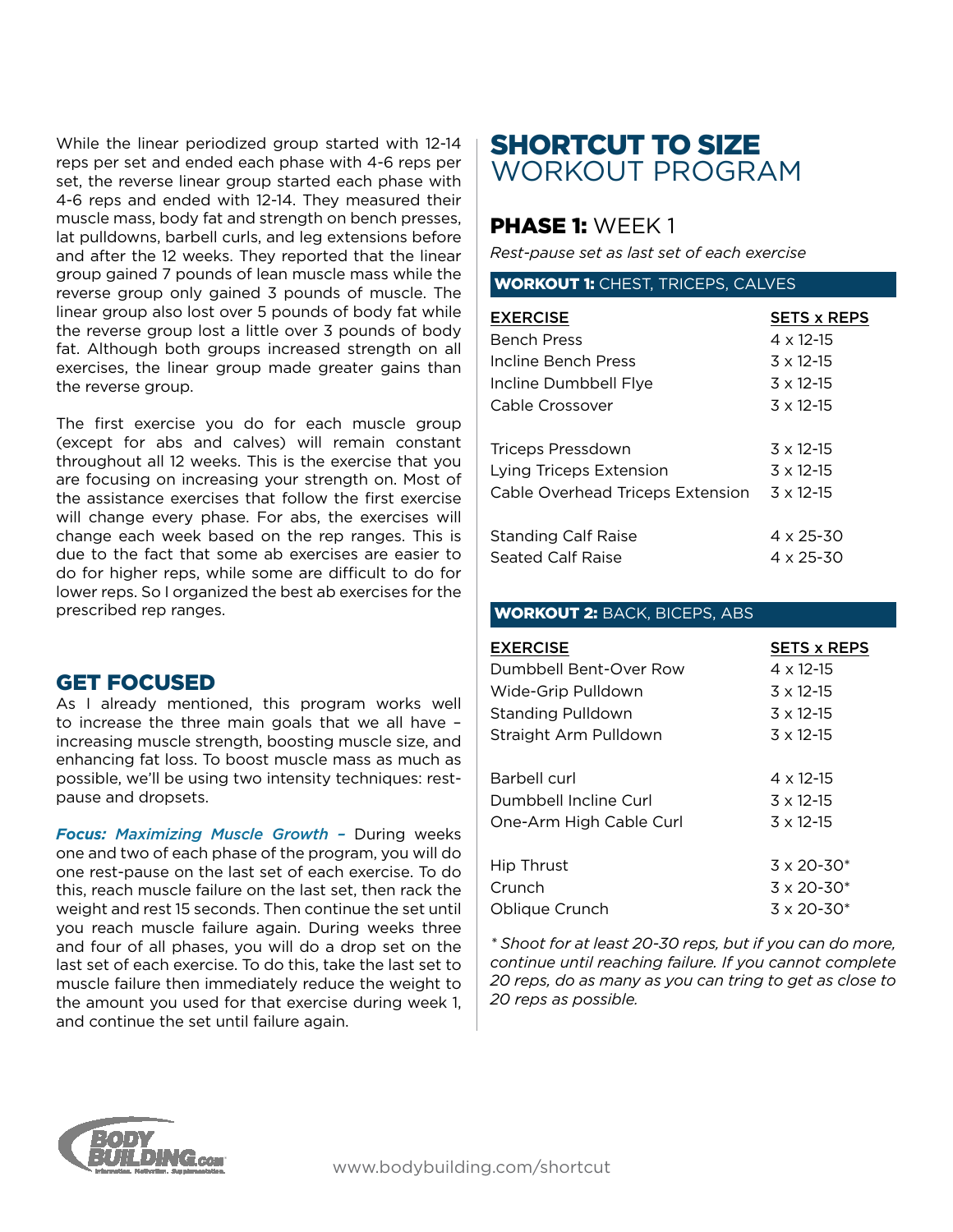## Workout 3: Shoulders, Traps, Calves

| <b>EXERCISE</b>           | <b>SETS x REPS</b> |
|---------------------------|--------------------|
| Dumbbell Shoulder Press   | $4 \times 12 - 15$ |
| Dumbbell Lateral Raise    | $3 \times 12 - 15$ |
| One-Arm Cable Front Raise | $3 \times 12 - 15$ |
| High Cable Rear Delt Fly  | $3 \times 12 - 15$ |
| Dumbbell Shrug            | $4 \times 12 - 15$ |
| Seated Calf Raise         | $4 \times 25 - 30$ |
| Leg Press Calf Raise      | $4 \times 25 - 30$ |

## WORKOUT 4: LEGS AND ABS

| <b>EXERCISE</b>   | <b>SETS x REPS</b>   |
|-------------------|----------------------|
| Squat             | $4 \times 12 - 15$   |
| One-Leg Leg Press | $3 \times 12 - 15$   |
| Leg Extension     | $3 \times 12 - 15$   |
| Romanian Deadlift | 4 x 12-15            |
| Lying Leg Curl    | $3 \times 12 - 15$   |
|                   |                      |
| Hip Thrust        | $3 \times 20 - 30^*$ |
| Crunch            | $3 \times 20 - 30^*$ |
| <b>Plank</b>      | $3 \times 1$ minute  |

*\* Shoot for at least 20-30 reps, but if you can do more, continue until reaching failure. If you cannot complete 20 reps, do as many as you can trying to get as close to 20 reps as possible.*

## PHASE 1: WFFK 2

*Rest-pause set as last set of each exercise*

#### Workout 1: Chest, Triceps, Calves

| <b>EXERCISE</b>                  | <b>SETS x REPS</b> |
|----------------------------------|--------------------|
| <b>Bench Press</b>               | $4 \times 9 - 11$  |
| Incline Bench Press              | $3 \times 9 - 11$  |
| Incline Dumbbell Flye            | $3 \times 9 - 11$  |
| Cable Crossover                  | $3 \times 9 - 11$  |
| Triceps Pressdown                | $3 \times 9 - 11$  |
| Lying Triceps Extension          | $3 \times 9 - 11$  |
| Cable Overhead Triceps Extension | $3 \times 9 - 11$  |



| <b>Standing Calf Raise</b> | $4 \times 15 - 20$ |
|----------------------------|--------------------|
| Seated Calf Raise          | $4 \times 15 - 20$ |

## Workout 2: Back, Biceps, Abs

| <b>EXERCISE</b>          | <b>SETS x REPS</b>   |
|--------------------------|----------------------|
| Dumbbell Bent-Over Row   | $4 \times 9 - 11$    |
| Wide-Grip Pulldown       | $3 \times 9 - 11$    |
| <b>Standing Pulldown</b> | $3 \times 9 - 11$    |
| Straight Arm Pulldown    | $3 \times 9 - 11$    |
| Barbell curl             | $4 \times 9 - 11$    |
| Dumbbell Incline Curl    | $3 \times 9 - 11$    |
| One-Arm High Cable Curl  | $3 \times 9 - 11$    |
| Hanging Leg Raise        | $3 \times 15 - 19^*$ |
| Weighted Crunch          | $3 \times 15 - 19$   |
| Dumbbell Side Bend       | $3 \times 15 - 19$   |

*\* If you cannot complete 15 reps, do as many as you can trying to get as close to 15 reps as possible.*

#### Workout 3: Shoulders, Traps, Calves

| <b>EXERCISE</b>           | <b>SETS x REPS</b> |
|---------------------------|--------------------|
| Dumbbell Shoulder Press   | $4 \times 9 - 11$  |
| Dumbbell Lateral Raise    | $3 \times 9 - 11$  |
| One-Arm Cable Front Raise | $3 \times 9 - 11$  |
| High Cable Rear Delt Fly  | $3 \times 9 - 11$  |
| Dumbbell Shrug            | $4 \times 9 - 11$  |
| Seated Calf Raise         | $4 \times 15 - 20$ |
| Leg Press Calf Raise      | 4 x 15-20          |

### WORKOUT 4: LEGS AND ABS

| <b>EXERCISE</b>   | <b>SETS x REPS</b>              |
|-------------------|---------------------------------|
| Squat             | $4 \times 9 - 11$               |
| One-Leg Leg Press | $3 \times 9 - 11$               |
| Leg Extension     | $3 \times 9 - 11$               |
| Romanian Deadlift | $4 \times 9 - 11$               |
| Lying Leg Curl    | $3 \times 9 - 11$               |
| Hanging Leg Raise | $3 \times 15 - 19$ <sup>*</sup> |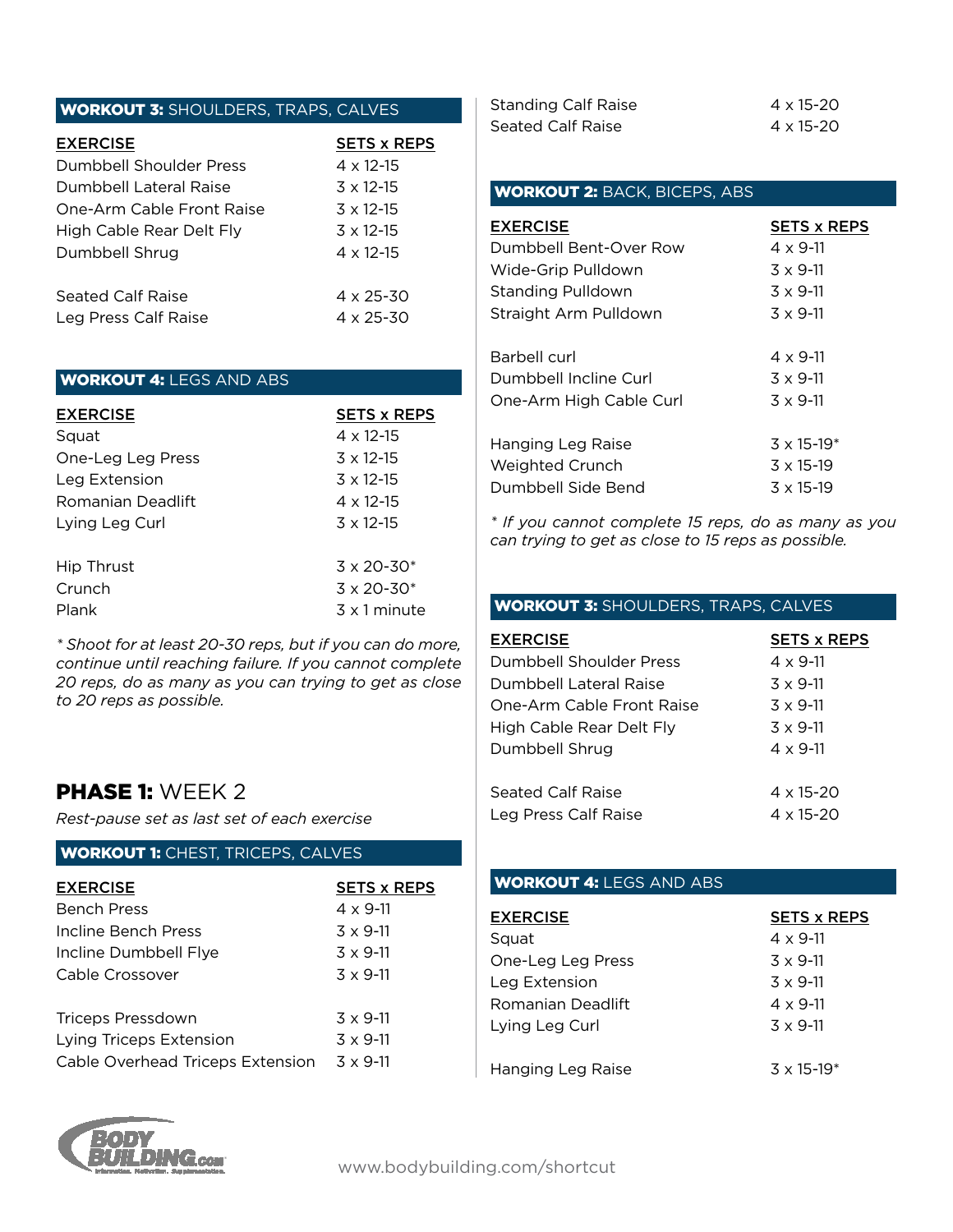| Weighted Crunch | $3 \times 15 - 19$ |
|-----------------|--------------------|
| Side Plank      | $3 \times 1$ min.  |

*\* If you cannot complete 15 reps, do as many as you can trying to get as close to 15 reps as possible.*

# PHASE 1: WEEK 3

*Drop set as last set of each exercise*

## WORKOUT 1: CHEST, TRICEPS, CALVES

| <b>EXERCISE</b>                  | <b>SETS x REPS</b>   |
|----------------------------------|----------------------|
| <b>Bench Press</b>               | 4 x 6-8              |
| Incline Bench Press              | $3 \times 6 - 8$     |
| Incline Dumbbell Flye            | $\overline{3}$ x 6-8 |
| Cable Crossover                  | $3 \times 6 - 8$     |
|                                  |                      |
| Triceps Pressdown                | $3 \times 6 - 8$     |
| Lying Triceps Extension          | $3 \times 6 - 8$     |
| Cable Overhead Triceps Extension | $3 \times 6 - 8$     |
|                                  |                      |
| <b>Standing Calf Raise</b>       | $4 \times 10 - 14$   |
| Seated Calf Raise                | 4 x 10-14            |

## Workout 2: Back, Biceps, Abs

| <b>EXERCISE</b>          | <b>SETS x REPS</b> |
|--------------------------|--------------------|
| Dumbbell Bent-Over Row   | 4 x 6-8            |
| Wide-Grip Pulldown       | $3 \times 6 - 8$   |
| <b>Standing Pulldown</b> | $3 \times 6 - 8$   |
| Straight Arm Pulldown    | $3 \times 6 - 8$   |
| Barbell curl             | $4 \times 6 - 8$   |
| Dumbbell Incline Curl    | $3 \times 6 - 8$   |
| One-Arm High Cable Curl  | $3 \times 6 - 8$   |
| Weighted Hip Thrust*     | $3 \times 10 - 14$ |
| Cable Crunch             | $3 \times 10 - 14$ |
| Cable Oblique Crunch     | $3 \times 10 - 14$ |

*\* Perform the hip thrust while holding a medicine ball or dumbbell between your feet, or while wearing ankle weights.*

## Workout 3: Shoulders, Traps, Calves

| Dumbbell Shoulder Press   | $4 \times 6 - 8$ |
|---------------------------|------------------|
| Dumbbell Lateral Raise    | $3 \times 6 - 8$ |
| One-Arm Cable Front Raise | $3 \times 6 - 8$ |
| High Cable Rear Delt Fly  | $3 \times 6 - 8$ |
| Dumbbell Shrug            | $4 \times 6 - 8$ |
| Seated Calf Raise         | 4 x 10-14        |
| Leg Press Calf Raise      | 4 x 10-14        |

## WORKOUT 4: LEGS AND ABS

| <b>EXERCISE</b>      | <b>SETS x REPS</b> |
|----------------------|--------------------|
| Squat                | $4 \times 6 - 8$   |
| One-Leg Leg Press    | $3 \times 6 - 8$   |
| Leg Extension        | $3 \times 6 - 8$   |
| Romanian Deadlift    | $4 \times 6 - 8$   |
| Lying Leg Curl       | $3 \times 6 - 8$   |
|                      |                    |
| Weighted Hip Thrust* | $3 \times 10 - 14$ |
| Cable Crunch         | $3 \times 10 - 14$ |
| Cable Woodchopper    | $3 \times 10 - 14$ |

*\* Perform the hip thrust while holding a medicine ball or dumbbell between your feet, or while wearing ankle weights.*

# PHASE 1: WEEK 4

*Drop set as last set of each exercise*

| <b>WORKOUT 1: CHEST, TRICEPS, CALVES</b> |                    |  |
|------------------------------------------|--------------------|--|
| <b>EXERCISE</b>                          | <b>SETS x REPS</b> |  |
| <b>Bench Press</b>                       | $4 \times 3 - 5$   |  |
| Incline Bench Press                      | $3 \times 3 - 5$   |  |
| Incline Dumbbell Flye                    | $3 \times 3 - 5$   |  |
| Cable Crossover                          | $3 \times 3 - 5$   |  |
|                                          |                    |  |
| Triceps Pressdown                        | $3 \times 3 - 5$   |  |
| Lying Triceps Extension                  | $3 \times 3 - 5$   |  |
| Cable Overhead Triceps Extension         | $3 \times 3 - 5$   |  |
|                                          |                    |  |
| <b>Standing Calf Raise</b>               | $4 \times 6 - 9$   |  |
| Seated Calf Raise                        | 4 x 6-9            |  |
|                                          |                    |  |

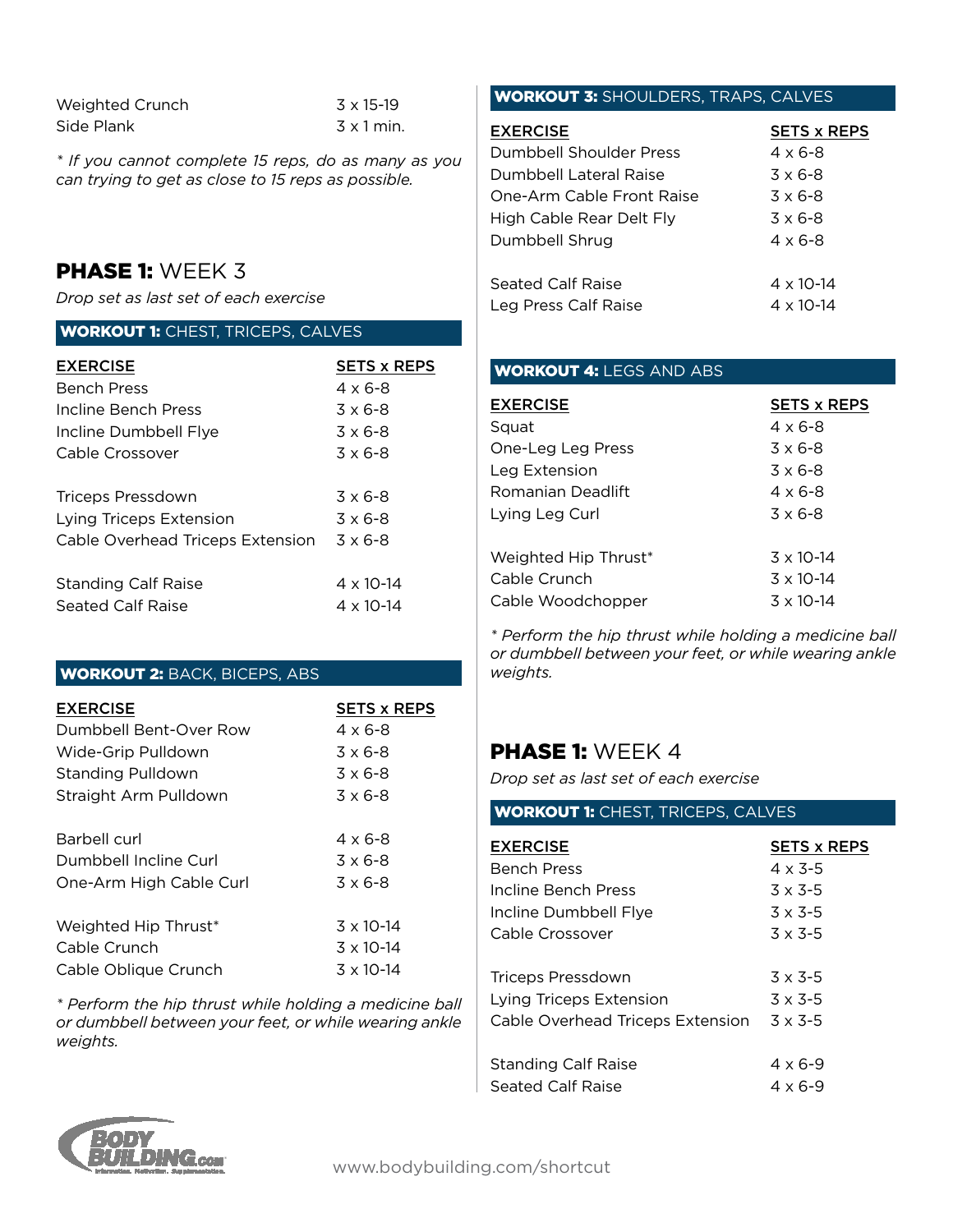## Workout 2: Back, Biceps, Abs

| <b>EXERCISE</b>          | <b>SETS x REPS</b> |
|--------------------------|--------------------|
| Dumbbell Bent-Over Row   | $4 \times 3 - 5$   |
| Wide-Grip Pulldown       | $3 \times 3 - 5$   |
| <b>Standing Pulldown</b> | $3 \times 3 - 5$   |
| Straight Arm Pulldown    | $3 \times 3 - 5$   |
| Barbell curl             | $4 \times 3 - 5$   |
| Dumbbell Incline Curl    | $3 \times 3 - 5$   |
| One-Arm High Cable Curl  | $3 \times 3 - 5$   |
| Smith Machine Hip Thrust | $3 \times 6-9$     |
| Machine Crunch           | $3 \times 6-9$     |
| Band Roundhouse Flbow    | $3 \times 6-9$     |

## **WORKOUT 3: SHOULDERS, TRAPS, CALVES**

| <b>EXERCISE</b>           | <b>SETS x REPS</b> |
|---------------------------|--------------------|
| Dumbbell Shoulder Press   | $4 \times 3 - 5$   |
| Dumbbell Lateral Raise    | $3 \times 3 - 5$   |
| One-Arm Cable Front Raise | $3 \times 3 - 5$   |
| High Cable Rear Delt Fly  | $3 \times 3 - 5$   |
| Dumbbell Shrug            | $4 \times 3 - 5$   |
| Seated Calf Raise         | $4 \times 6 - 9$   |
| Leg Press Calf Raise      | $4 \times 6 - 9$   |

## WORKOUT 4: LEGS AND ABS

| <b>EXERCISE</b>          | <b>SETS x REPS</b> |
|--------------------------|--------------------|
| Squat                    | $4 \times 3 - 5$   |
| One-Leg Leg Press        | $3 \times 3 - 5$   |
| Leg Extension            | $3 \times 3 - 5$   |
| Romanian Deadlift        | $4 \times 3 - 5$   |
| Lying Leg Curl           | $3 \times 3 - 5$   |
| Smith Machine Hip Thrust | $3 \times 6-9$     |
| Machine Crunch           | $3 \times 6-9$     |
| Plank                    | $3 \times 75$ sec. |

# PHASE 2: WEEK 1

*Rest-pause set as last set of each exercise* WORKSHES CHEST, TRICERS, CALLIES

| WORKOUT I: CHEST, TRICEPS, CALVES             |                    |  |
|-----------------------------------------------|--------------------|--|
| <b>EXERCISE</b>                               | <b>SETS x REPS</b> |  |
| <b>Bench Press</b>                            | $4 \times 12 - 15$ |  |
| Incline Dumbbell Press                        | $3 \times 12 - 15$ |  |
| Dumbbell Flye                                 | $3 \times 12 - 15$ |  |
| Incline Cable Cable Flye                      | $3 \times 12 - 15$ |  |
|                                               |                    |  |
| Triceps Pressdown                             | $3 \times 12 - 15$ |  |
| Dumbbell Overhead Triceps Extension 3 x 12-15 |                    |  |
| Cable Lying Triceps Extension                 | $3 \times 12 - 15$ |  |
|                                               |                    |  |
| <b>Standing Calf Raise</b>                    | $4 \times 25 - 30$ |  |
| <b>Seated Calf Raise</b>                      | $4 \times 25 - 30$ |  |

### Workout 2: Back, Biceps, Abs

| <b>EXERCISE</b>        | <b>SETS x REPS</b>   |
|------------------------|----------------------|
| Dumbbell Bent-Over Row | $4 \times 12 - 15$   |
| Behind-Neck Pulldown   | $3 \times 12 - 15$   |
| Seated Cable Row       | $3 \times 12 - 15$   |
| Reverse-Grip Pulldown  | $3 \times 12 - 15$   |
| Barbell curl           | $4 \times 12 - 15$   |
| Preacher Curl          | $3 \times 12 - 15$   |
| Behind-Back Cable Curl | $3 \times 12 - 15$   |
| Hip Thrust             | $3 \times 20 - 30^*$ |
| Crunch                 | $3 \times 20 - 30^*$ |
| Oblique Crunch         | $3 \times 20 - 30^*$ |

*\* Shoot for at least 20-30 reps, but if you can do more, continue until reaching failure. If you cannot complete 20 reps, do as many as you can tring to get as close to 20 reps as possible.*

### **WORKOUT 3: SHOULDERS, TRAPS, CALVES**

| <b>EXERCISE</b>             | <b>SETS x REPS</b> |
|-----------------------------|--------------------|
| Dumbbell Shoulder Press     | $4 \times 12 - 15$ |
| Smith Machine Upright Row   | $3 \times 12 - 15$ |
| One-Arm Cable Lateral Raise | $3 \times 12 - 15$ |

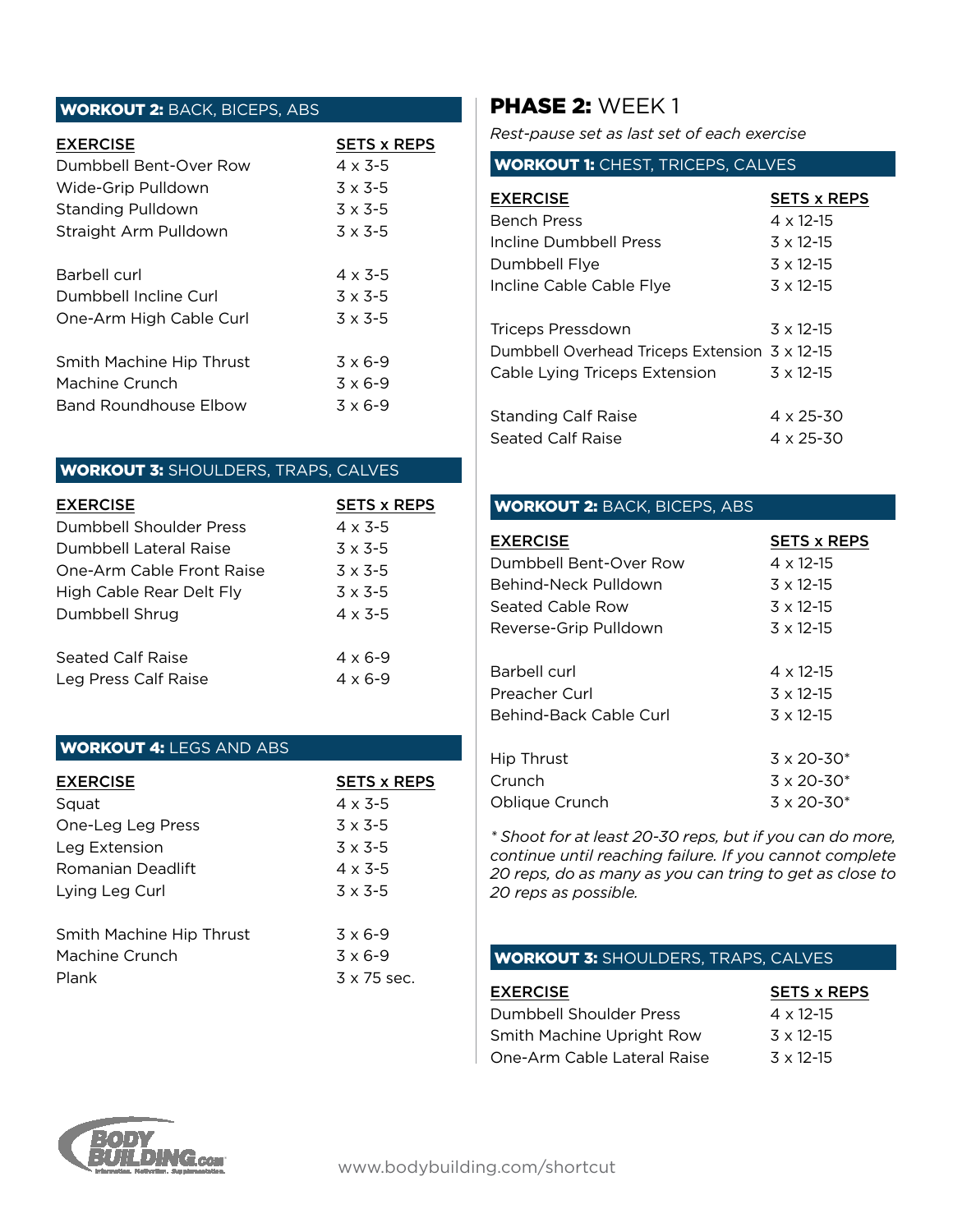| Bent-Over Lateral Raise | $3 \times 12 - 15$ |
|-------------------------|--------------------|
| Barbell Shrug           | $4 \times 12 - 15$ |
|                         |                    |
| Seated Calf Raise       | $4 \times 25 - 30$ |
| Leg Press Calf Raise    | $4 \times 25 - 30$ |
|                         |                    |

## WORKOUT 4: LEGS AND ABS

| <b>EXERCISE</b>    | <b>SETS x REPS</b>   |
|--------------------|----------------------|
| Squat              | $4 \times 12 - 15$   |
| <b>Front Squat</b> | $3 \times 12 - 15$   |
| Leg Extension      | $3 \times 12 - 15$   |
| Romanian Deadlift  | $4 \times 12 - 15$   |
| Seated Leg Curl    | $3 \times 12 - 15$   |
| <b>Hip Thrust</b>  | $3 \times 20 - 30^*$ |
| Crunch             | $3 \times 20 - 30^*$ |
| Plank              | 3 x 75 sec.          |

*\* Shoot for at least 20-30 reps, but if you can do more, continue until reaching failure. If you cannot complete 20 reps, do as many as you can trying to get as close to 20 reps as possible.*

# PHASE 2: WEEK 2

*Rest-pause set as last set of each exercise*

### WORKOUT 1: CHEST, TRICEPS, CALVES

| <b>EXERCISE</b>                                 | <b>SETS x REPS</b>              |
|-------------------------------------------------|---------------------------------|
| <b>Bench Press</b>                              | $4 \times 9 - 11$               |
| Incline Dumbbell Press                          | $3 \times 9 - 11$               |
| Dumbbell Flye                                   | $3 \times 9 - 11$               |
| Incline Cable Cable Flye                        | $3 \times 9 - 11$               |
| Triceps Pressdown                               | $3 \times 9 - 11$               |
| Dumbbell Overhead Triceps Extension 3 x 9-11    |                                 |
| Cable Lying Triceps Extension                   | $3 \times 9 - 11$               |
| <b>Standing Calf Raise</b><br>Seated Calf Raise | $4 \times 15 - 20$<br>4 x 15-20 |
|                                                 |                                 |

## Workout 2: Back, Biceps, Abs

| SETS x REPS                     |
|---------------------------------|
| $4 \times 9 - 11$               |
| $3 \times 9 - 11$               |
| $3 \times 9 - 11$               |
| $3 \times 9 - 11$               |
| $4 \times 9 - 11$               |
| $3 \times 9 - 11$               |
| $3 \times 9 - 11$               |
| $3 \times 15 - 19$ <sup>*</sup> |
| $3 \times 15 - 19$              |
| $3 \times 15 - 19$              |
|                                 |

*\* If you cannot complete 15 reps, do as many as you can trying to get as close to 15 reps as possible.*

## **WORKOUT 3: SHOULDERS, TRAPS, CALVES**

| <b>EXERCISE</b>             | <b>SETS x REPS</b> |
|-----------------------------|--------------------|
| Dumbbell Shoulder Press     | $4 \times 9 - 11$  |
| Smith Machine Upright Row   | $3 \times 9 - 11$  |
| One-Arm Cable Lateral Raise | $3 \times 9 - 11$  |
| Bent-Over Lateral Raise     | $3 \times 9 - 11$  |
| Barbell Shrug               | $4 \times 9 - 11$  |
|                             |                    |
| Seated Calf Raise           | $4 \times 15 - 20$ |
| Leg Press Calf Raise        | 4 x 15-20          |

### WORKOUT 4: LEGS AND ABS

| <b>EXERCISE</b>    | <b>SETS x REPS</b>   |
|--------------------|----------------------|
| Squat              | $4 \times 9 - 11$    |
| <b>Front Squat</b> | $3 \times 9 - 11$    |
| Leg Extension      | $3 \times 9 - 11$    |
| Romanian Deadlift  | $4 \times 9 - 11$    |
| Seated Leg Curl    | $3 \times 9 - 11$    |
| Hanging Leg Raise  | $3 \times 15 - 19$ * |
| Weighted Crunch    | $3 \times 15 - 19$   |
| Side Plank         | $3 \times 75$ sec.   |

™ *can trying to get as close to 15 reps as possible. \* If you cannot complete 15 reps, do as many as you* 

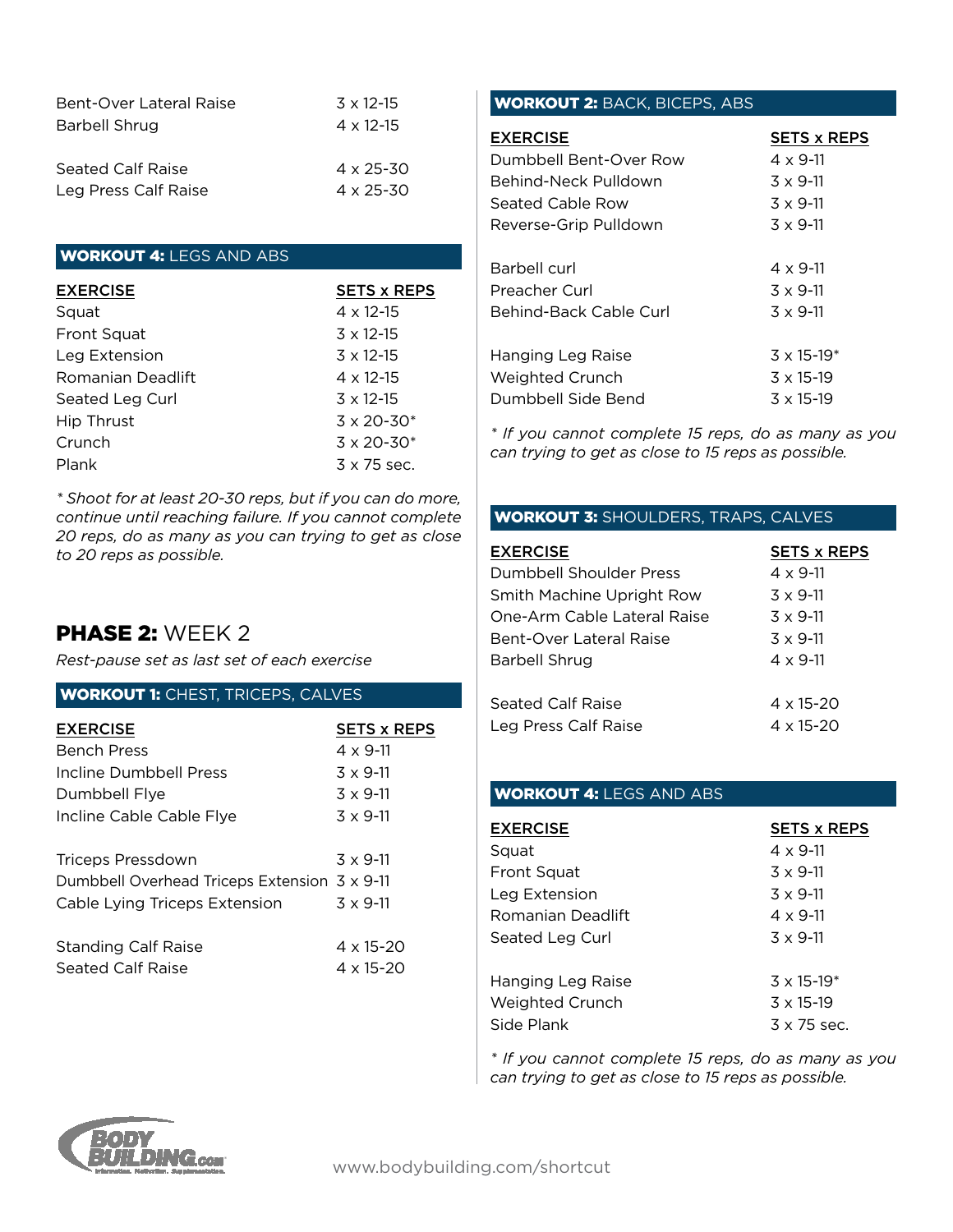# PHASE 2: WEEK 3

*Drop set as last set of each exercise*

### **WORKOUT 1: CHEST, TRICEPS, CALVES**

| <b>EXERCISE</b>                             | <b>SETS x REPS</b> |
|---------------------------------------------|--------------------|
| <b>Bench Press</b>                          | $4 \times 6 - 8$   |
| Incline Dumbbell Press                      | $3 \times 6 - 8$   |
| Dumbbell Flye                               | $3 \times 6 - 8$   |
| Incline Cable Cable Flye                    | $3 \times 6 - 8$   |
|                                             |                    |
| Triceps Pressdown                           | $3 \times 6 - 8$   |
| Dumbbell Overhead Triceps Extension 3 x 6-8 |                    |
| Cable Lying Triceps Extension               | $3 \times 6 - 8$   |
|                                             |                    |
| <b>Standing Calf Raise</b>                  | $4 \times 10 - 14$ |
| Seated Calf Raise                           | 4 x 10-14          |

#### Workout 2: Back, Biceps, Abs

| <b>EXERCISE</b>        | <b>SETS x REPS</b> |
|------------------------|--------------------|
| Dumbbell Bent-Over Row | 4 x 6-8            |
| Behind-Neck Pulldown   | $3 \times 6 - 8$   |
| Seated Cable Row       | $3 \times 6 - 8$   |
| Reverse-Grip Pulldown  | $3 \times 6 - 8$   |
| Barbell curl           | $4 \times 6 - 8$   |
| Preacher Curl          | $3 \times 6 - 8$   |
| Behind-Back Cable Curl | $3 \times 6 - 8$   |
| Weighted Hip Thrust*   | $3 \times 10 - 14$ |
| Cable Crunch           | $3 \times 10 - 14$ |
| Cable Oblique Crunch   | $3 \times 10 - 14$ |

*\* Perform the hip thrust while holding a medicine ball or dumbbell between your feet, or while wearing ankle weights.*

## **WORKOUT 3: SHOULDERS, TRAPS, CALVES**

| <b>EXERCISE</b>             | <b>SETS x REPS</b> |
|-----------------------------|--------------------|
| Dumbbell Shoulder Press     | $4 \times 6 - 8$   |
| Smith Machine Upright Row   | $3 \times 6 - 8$   |
| One-Arm Cable Lateral Raise | $3 \times 6 - 8$   |
| Bent-Over Lateral Raise     | $3 \times 6 - 8$   |
| Barbell Shrug               | $4 \times 6 - 8$   |



| Seated Calf Raise    | $4 \times 10 - 14$ |
|----------------------|--------------------|
| Leg Press Calf Raise | $4 \times 10 - 14$ |

#### WORKOUT 4: LEGS AND ABS

| <b>EXERCISE</b>      | <b>SETS x REPS</b> |
|----------------------|--------------------|
| Squat                | $4 \times 6 - 8$   |
| <b>Front Squat</b>   | $3 \times 6 - 8$   |
| Leg Extension        | $3 \times 6 - 8$   |
| Romanian Deadlift    | $4 \times 6 - 8$   |
| Seated Leg Curl      | $3 \times 6 - 8$   |
|                      |                    |
| Weighted Hip Thrust* | $3 \times 10 - 14$ |
| Cable Crunch         | $3 \times 10 - 14$ |
| Cable Woodchopper    | $3 \times 10 - 14$ |

*\* Perform the hip thrust while holding a medicine ball or dumbbell between your feet, or while wearing ankle weights.*

## PHASE 2: WEEK 4

*Drop set as last set of each exercise*

#### Workout 1: Chest, Triceps, Calves

| <b>SETS x REPS</b>                          |
|---------------------------------------------|
| $4 \times 3 - 5$                            |
| $3 \times 3 - 5$                            |
| $3 \times 3 - 5$                            |
| $3 \times 3 - 5$                            |
|                                             |
| $3 \times 3 - 5$                            |
| Dumbbell Overhead Triceps Extension 3 x 3-5 |
| $3 \times 3 - 5$                            |
|                                             |
| $4 \times 6 - 9$                            |
| $4 \times 6 - 9$                            |
|                                             |

#### Workout 2: Back, Biceps, Abs

| <b>EXERCISE</b>        | <b>SETS x REPS</b> |
|------------------------|--------------------|
| Dumbbell Bent-Over Row | $4 \times 3 - 5$   |
| Behind-Neck Pulldown   | $3 \times 3 - 5$   |
| Seated Cable Row       | $3 \times 3 - 5$   |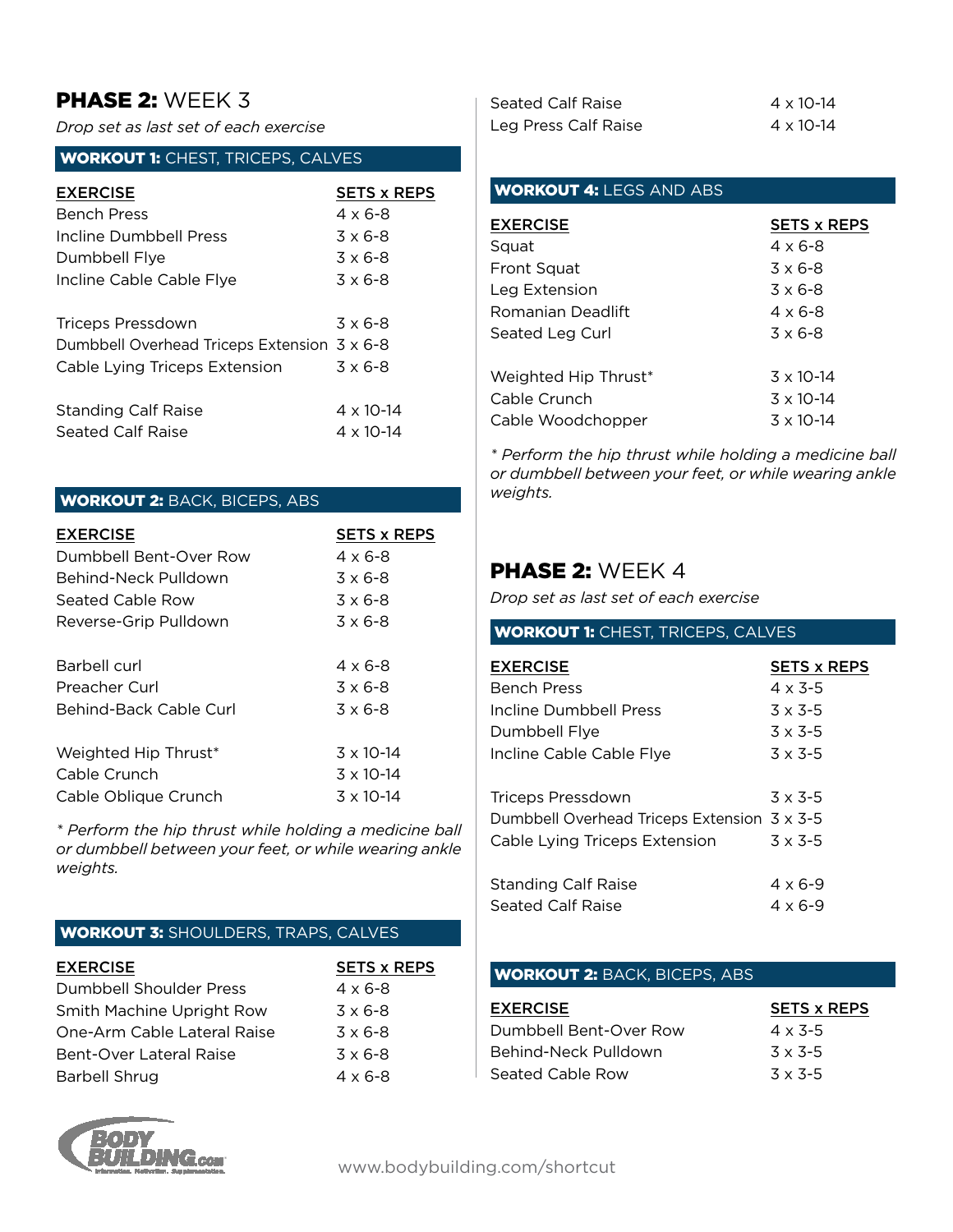| Reverse-Grip Pulldown    | $3 \times 3 - 5$ |
|--------------------------|------------------|
| Barbell curl             | $4 \times 3 - 5$ |
| Preacher Curl            | $3 \times 3 - 5$ |
| Behind-Back Cable Curl   | $3 \times 3 - 5$ |
| Smith Machine Hip Thrust | $3 \times 6-9$   |
| Machine Crunch           | $3 \times 6-9$   |
| Band Roundhouse Flbow    | $3 \times 6-9$   |

## Workout 3: Shoulders, Traps, Calves

| <b>EXERCISE</b>             | <b>SETS x REPS</b> |
|-----------------------------|--------------------|
| Dumbbell Shoulder Press     | $4 \times 3 - 5$   |
| Smith Machine Upright Row   | $3 \times 3 - 5$   |
| One-Arm Cable Lateral Raise | $3 \times 3 - 5$   |
| Bent-Over Lateral Raise     | $3 \times 3 - 5$   |
| Barbell Shrug               | $4 \times 3 - 5$   |
|                             |                    |
| Seated Calf Raise           | $4 \times 6 - 9$   |
| Leg Press Calf Raise        | 4 x 6-9            |

## WORKOUT 4: LEGS AND ABS

| <b>EXERCISE</b>          | <b>SETS x REPS</b> |
|--------------------------|--------------------|
| Squat                    | $4 \times 3 - 5$   |
| Front Squat              | $3 \times 3 - 5$   |
| Leg Extension            | $3 \times 3 - 5$   |
| Romanian Deadlift        | $4 \times 3 - 5$   |
| Seated Leg Curl          | $3 \times 3 - 5$   |
| Smith Machine Hip Thrust | $3 \times 6-9$     |
| Machine Crunch           | $3 \times 6-9$     |
| Plank                    | $3 \times 90$ sec. |

# PHASE 3: WEEK 1

*Rest-pause set as last set of each exercise*

## WORKOUT 1: CHEST, TRICEPS, CALVES

| <b>EXERCISE</b>                               | <b>SETS x REPS</b> |
|-----------------------------------------------|--------------------|
| <b>Bench Press</b>                            | $4 \times 12 - 15$ |
| Reverse-Grip Incline Dumbbell Press 3 x 12-15 |                    |
| Incline Dumbbell Flye                         | $3 \times 12 - 15$ |



| Cable Crossover                                                       | $3 \times 12 - 15$                       |
|-----------------------------------------------------------------------|------------------------------------------|
| Triceps Pressdown                                                     | $3 \times 12 - 15$                       |
| One-Arm Overhead<br>Cable Triceps Extension<br>Close-Grip Bench Press | $3 \times 12 - 15$<br>$3 \times 12 - 15$ |
| <b>Standing Calf Raise</b><br>Seated Calf Raise                       | $4 \times 25 - 30$<br>$4 \times 25 - 30$ |

## Workout 2: Back, Biceps, Abs

| <b>EXERCISE</b>             | <b>SETS x REPS</b>   |
|-----------------------------|----------------------|
| Dumbbell Bent-Over Row      | 4 x 12-15            |
| Wide-Grip Pulldown          | $3 \times 12 - 15$   |
| Straight-Arm Pulldown       | $3 \times 12 - 15$   |
| Seated Cable Row            | $3 \times 12 - 15$   |
|                             |                      |
| Barbell curl                | 4 x 12-15            |
| Incline Cable Curl          | $3 \times 12 - 15$   |
| Dumbbell Concentration Curl | $3 \times 12 - 15$   |
|                             |                      |
| Hip Thrust                  | $3 \times 20 - 30^*$ |
| Crunch                      | $3 \times 20 - 30^*$ |
| Oblique Crunch              | $3 \times 20 - 30^*$ |

*\* Shoot for at least 20-30 reps, but if you can do more, continue until reaching failure. If you cannot complete 20 reps, do as many as you can trying to get as close to 20 reps as possible.*

## **WORKOUT 3: SHOULDERS, TRAPS, CALVES**

| <b>EXERCISE</b>                | SETS x REPS        |
|--------------------------------|--------------------|
| Dumbbell Shoulder Press        | $4 \times 12 - 15$ |
| Dumbbell Lateral Raise         | $3 \times 12 - 15$ |
| Dumbbell Upright Row           | $3 \times 12 - 15$ |
| <b>Bent-Over Lateral Raise</b> | $3 \times 12 - 15$ |
| One-Arm Smith Machine Shrug    | $4 \times 12 - 15$ |
|                                |                    |
| Seated Calf Raise              | $4 \times 25 - 30$ |
| Leg Press Calf Raise           | $4 \times 25 - 30$ |
|                                |                    |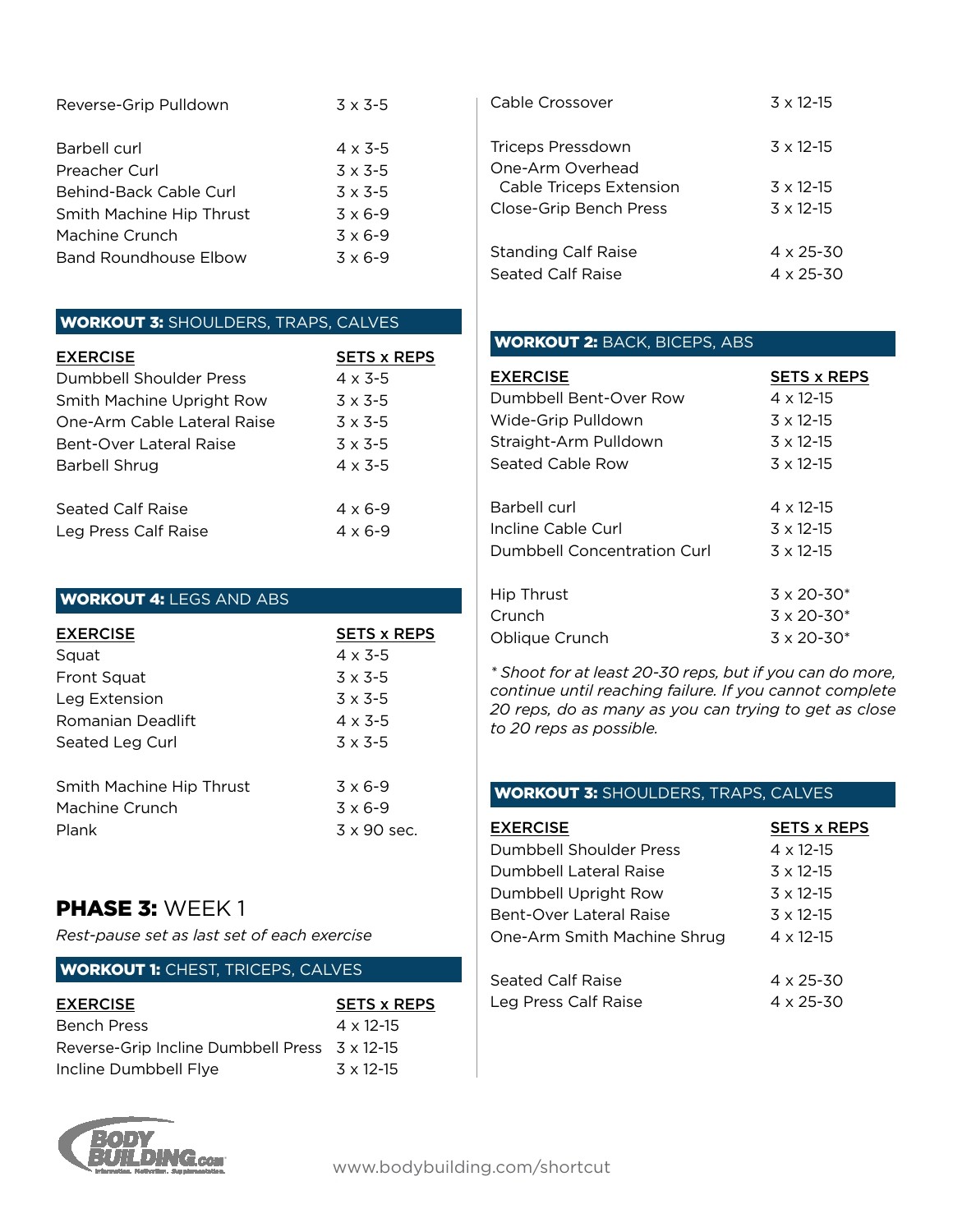### WORKOUT 4: LEGS AND ABS

| <b>EXERCISE</b>   | <b>SETS x REPS</b>   |
|-------------------|----------------------|
| Squat             | $4 \times 12 - 15$   |
| Leg Press         | $3 \times 12 - 15$   |
| Leg Extension     | $3 \times 12 - 15$   |
| Romanian Deadlift | $4 \times 12 - 15$   |
| Lying Leg Curl    | $3 \times 12 - 15$   |
| Hip Thrust        | $3 \times 20 - 30^*$ |
| Crunch            | $3 \times 20 - 30^*$ |
| Plank             | $3 \times 90$ sec.   |

*\* Shoot for at least 20-30 reps, but if you can do more, continue until reaching failure. If you cannot complete 20 reps, do as many as you can trying to get as close to 20 reps as possible.*

## PHASE 3: WFFK 2

*Rest-pause set as last set of each exercise*

| <b>WORKOUT 1: CHEST, TRICEPS, CALVES</b>                                                                                          |                                                                                   |  |
|-----------------------------------------------------------------------------------------------------------------------------------|-----------------------------------------------------------------------------------|--|
| <b>EXERCISE</b><br><b>Bench Press</b><br>Reverse-Grip Incline Dumbbell Press 3 x 9-11<br>Incline Dumbbell Flye<br>Cable Crossover | <b>SETS x REPS</b><br>$4 \times 9 - 11$<br>$3 \times 9 - 11$<br>$3 \times 9 - 11$ |  |
| Triceps Pressdown<br>One-Arm Overhead<br>Cable Triceps Extension<br>Close-Grip Bench Press                                        | $3 \times 9 - 11$<br>$3 \times 9 - 11$<br>$3 \times 9 - 11$                       |  |
| <b>Standing Calf Raise</b><br>Seated Calf Raise                                                                                   | 4 x 15-20<br>$4 \times 15 - 20$                                                   |  |

## Workout 2: Back, Biceps, Abs

| <b>EXERCISE</b>        | <b>SETS x REPS</b> |
|------------------------|--------------------|
| Dumbbell Bent-Over Row | $4 \times 9 - 11$  |
| Wide-Grip Pulldown     | $3 \times 9 - 11$  |
| Straight-Arm Pulldown  | $3 \times 9 - 11$  |
| Seated Cable Row       | $3 \times 9 - 11$  |

| RODY                                      |
|-------------------------------------------|
| <b>BUILDING.com</b>                       |
| Information, Motivation, Supplementation, |

| Barbell curl                | $4 \times 9 - 11$    |
|-----------------------------|----------------------|
| Incline Cable Curl          | $3 \times 9 - 11$    |
| Dumbbell Concentration Curl | $3 \times 9 - 11$    |
| Hanging Leg Raise           | $3 \times 15 - 19^*$ |
| Weighted Crunch             | $3 \times 15 - 19$   |
| Dumbbell Side Bend          | $3 \times 15 - 19$   |
|                             |                      |

*\* If you cannot complete 15 reps, do as many as you can trying to get as close to 15 reps as possible.*

### Workout 3: Shoulders, Traps, Calves

| <b>EXERCISE</b>             | <b>SETS x REPS</b> |
|-----------------------------|--------------------|
| Dumbbell Shoulder Press     | $4 \times 9 - 11$  |
| Dumbbell Lateral Raise      | $3 \times 9 - 11$  |
| Dumbbell Upright Row        | $3 \times 9 - 11$  |
| Bent-Over Lateral Raise     | $3 \times 9 - 11$  |
| One-Arm Smith Machine Shrug | $4 \times 9 - 11$  |
|                             |                    |
| Seated Calf Raise           | $4 \times 15 - 20$ |
| Leg Press Calf Raise        | 4 x 15-20          |

## WORKOUT 4: LEGS AND ABS

| <b>EXERCISE</b>   | <b>SETS x REPS</b>   |
|-------------------|----------------------|
| Squat             | $4 \times 9 - 11$    |
| Leg Press         | $3 \times 9 - 11$    |
| Leg Extension     | $3 \times 9 - 11$    |
| Romanian Deadlift | $4 \times 9 - 11$    |
| Lying Leg Curl    | $3 \times 9 - 11$    |
|                   |                      |
| Hanging Leg Raise | $3 \times 15 - 19$ * |
| Weighted Crunch   | $3 \times 15 - 19$   |
| Side Plank        | 3 x 90 sec.          |

*\* If you cannot complete 15 reps, do as many as you can trying to get as close to 15 reps as possible.*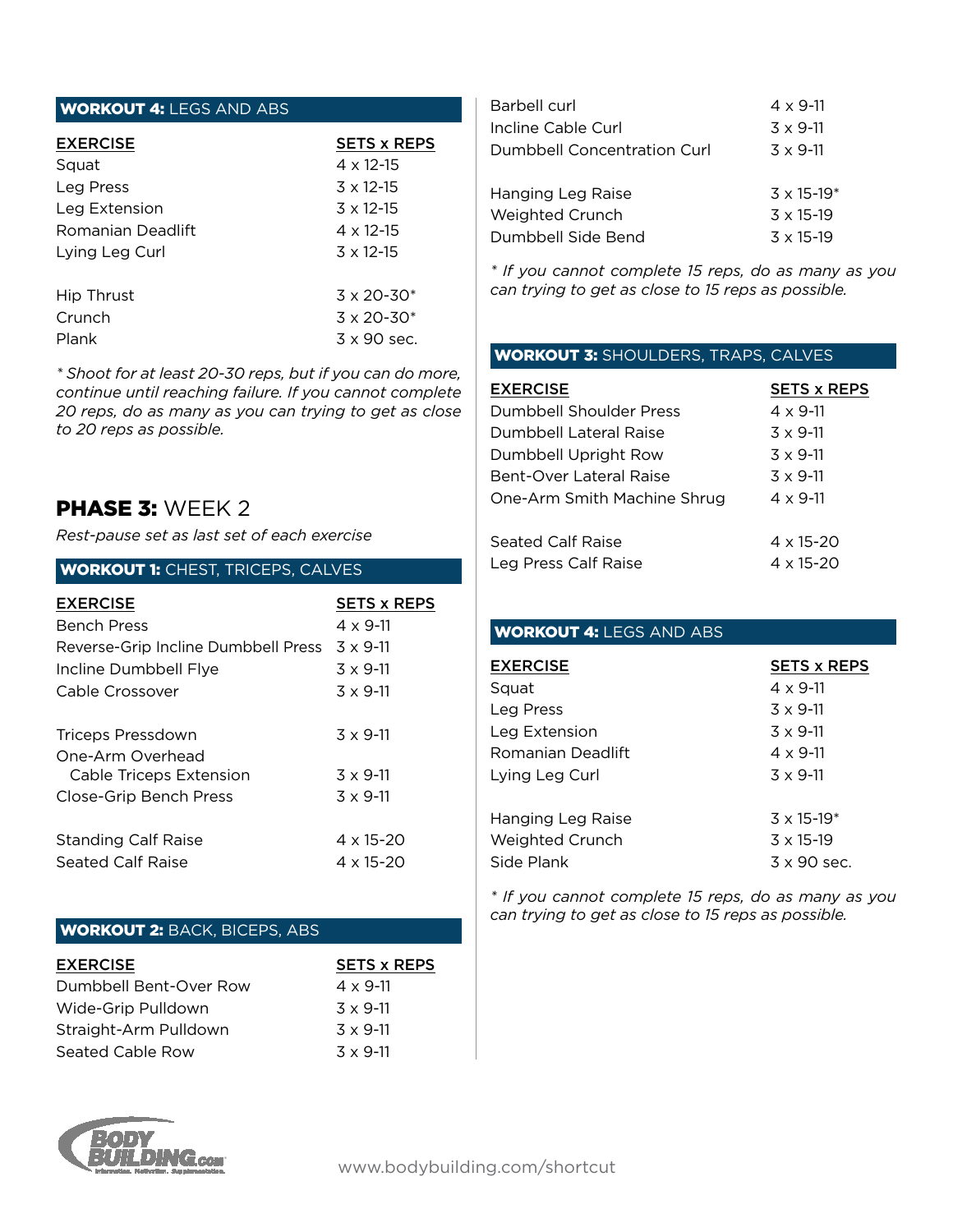# PHASE 3: WEEK 3

*Drop set as last set of each exercise*

## **WORKOUT 1: CHEST, TRICEPS, CALVES**

| <b>EXERCISE</b>                             | <b>SETS x REPS</b> |
|---------------------------------------------|--------------------|
| <b>Bench Press</b>                          | 4 x 6-8            |
| Reverse-Grip Incline Dumbbell Press 3 x 6-8 |                    |
| Incline Dumbbell Flye                       | $3 \times 6 - 8$   |
| Cable Crossover                             | $3 \times 6 - 8$   |
| Triceps Pressdown                           | $3 \times 6 - 8$   |
| One-Arm Overhead<br>Cable Triceps Extension | $3 \times 6 - 8$   |
| Close-Grip Bench Press                      | $3 \times 6 - 8$   |
| <b>Standing Calf Raise</b>                  | 4 x 10-14          |
| Seated Calf Raise                           | 4 x 10-14          |

## Workout 2: Back, Biceps, Abs

| <b>EXERCISE</b>             | <b>SETS x REPS</b> |
|-----------------------------|--------------------|
| Dumbbell Bent-Over Row      | $4 \times 6 - 8$   |
| Wide-Grip Pulldown          | $3 \times 6 - 8$   |
| Straight-Arm Pulldown       | $3 \times 6 - 8$   |
| Seated Cable Row            | $3 \times 6 - 8$   |
| Barbell curl                | 4 x 6-8            |
| Incline Cable Curl          | $3 \times 6 - 8$   |
| Dumbbell Concentration Curl | $3 \times 6 - 8$   |
| Weighted Hip Thrust*        | $3 \times 10 - 14$ |
| Cable Crunch                | $3 \times 10 - 14$ |
| Cable Oblique Crunch        | $3 \times 10 - 14$ |

*\* Perform the hip thrust while holding a medicine ball or dumbbell between your feet, or while wearing ankle weights.*

| <b>EXERCISE</b>         | <b>SETS x REPS</b> |
|-------------------------|--------------------|
| Dumbbell Shoulder Press | $4 \times 6 - 8$   |
| Dumbbell Lateral Raise  | $3 \times 6 - 8$   |
| Dumbbell Upright Row    | $3 \times 6 - 8$   |

| Bent-Over Lateral Raise     | $3 \times 6 - 8$   |
|-----------------------------|--------------------|
| One-Arm Smith Machine Shrug | $4 \times 6 - 8$   |
| Seated Calf Raise           | $4 \times 10 - 14$ |
| Leg Press Calf Raise        | $4 \times 10 - 14$ |

## WORKOUT 4: LEGS AND ABS

| <b>EXERCISE</b>      | <b>SETS x REPS</b> |
|----------------------|--------------------|
| Squat                | $4 \times 6 - 8$   |
| Leg Press            | $3 \times 6 - 8$   |
| Leg Extension        | $3 \times 6 - 8$   |
| Romanian Deadlift    | $4 \times 6 - 8$   |
| Lying Leg Curl       | $3 \times 6 - 8$   |
|                      |                    |
| Weighted Hip Thrust* | $3 \times 10 - 14$ |
| Cable Crunch         | $3 \times 10 - 14$ |
| Cable Woodchopper    | $3 \times 10 - 14$ |

*\* Perform the hip thrust while holding a medicine ball or dumbbell between your feet, or while wearing ankle weights.*

## PHASE 3: WEEK 4

*Drop set as last set of each exercise*

#### Workout 1: Chest, Triceps, Calves

| <b>EXERCISE</b>                                 | <b>SETS x REPS</b>                   |
|-------------------------------------------------|--------------------------------------|
| <b>Bench Press</b>                              | $4 \times 3 - 5$                     |
| Reverse-Grip Incline Dumbbell Press             | $3 \times 3 - 5$                     |
| Incline Dumbbell Flye                           | $3 \times 3 - 5$                     |
| Cable Crossover                                 | $3 \times 3 - 5$                     |
| Triceps Pressdown<br>One-Arm Overhead           | $3 \times 3 - 5$                     |
| Cable Triceps Extension                         | $3 \times 3 - 5$                     |
| Close-Grip Bench Press                          | $3 \times 3 - 5$                     |
| <b>Standing Calf Raise</b><br>Seated Calf Raise | $4 \times 6 - 9$<br>$4 \times 6 - 9$ |

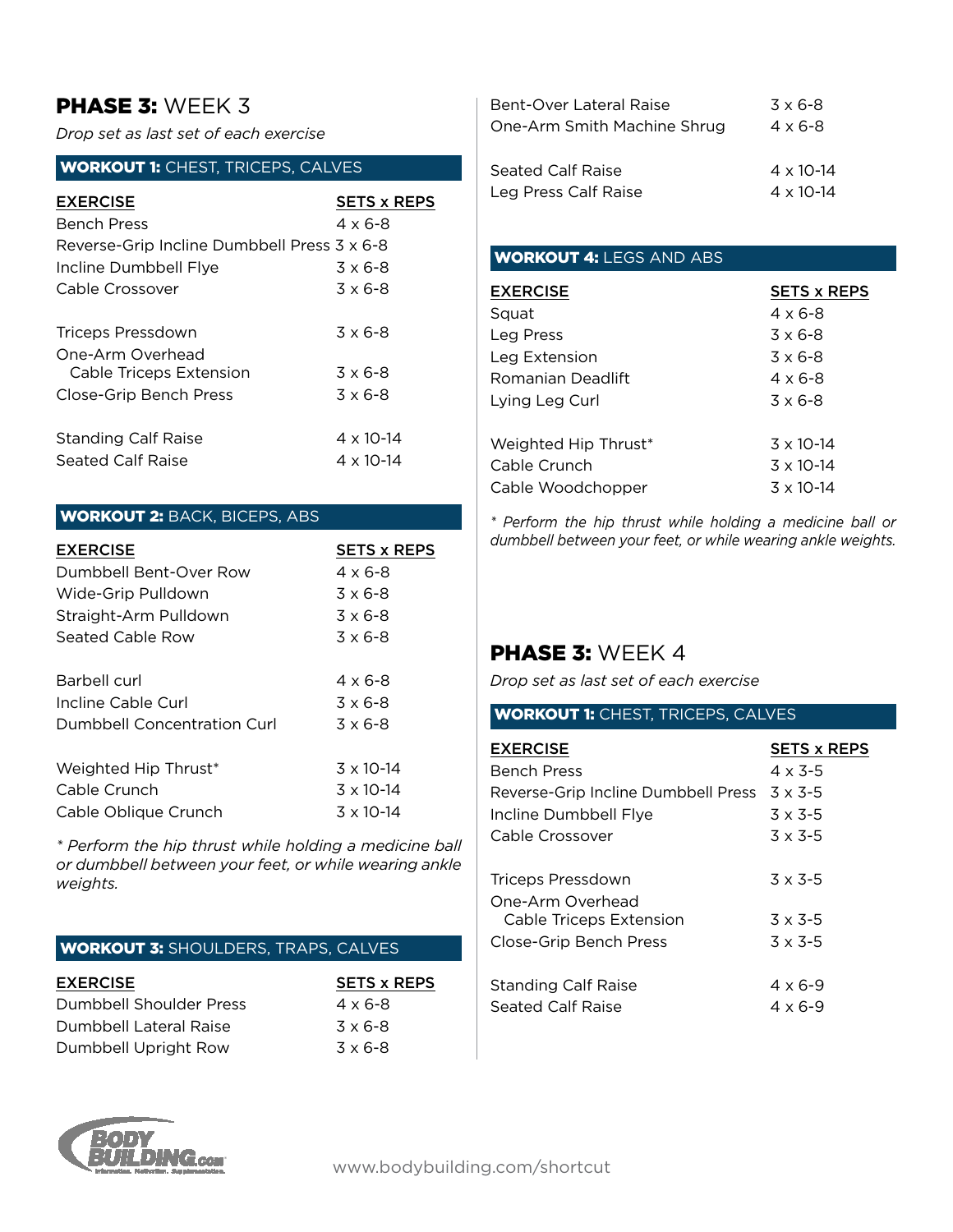### Workout 2: Back, Biceps, Abs

| <b>EXERCISE</b>             | <b>SETS x REPS</b> |
|-----------------------------|--------------------|
| Dumbbell Bent-Over Row      | $4 \times 3 - 5$   |
| Wide-Grip Pulldown          | $3 \times 3 - 5$   |
| Straight-Arm Pulldown       | $3 \times 3 - 5$   |
| Seated Cable Row            | $3 \times 3 - 5$   |
| Barbell curl                | $4 \times 3 - 5$   |
| Incline Cable Curl          | $3 \times 3 - 5$   |
| Dumbbell Concentration Curl | $3 \times 3 - 5$   |
| Smith Machine Hip Thrust    | $3 \times 6-9$     |
| Machine Crunch              | $3 \times 6-9$     |
| Band Roundhouse Flbow       | $3 \times 6-9$     |

## **WORKOUT 3: SHOULDERS, TRAPS, CALVES**

| <b>EXERCISE</b>             | <b>SETS x REPS</b> |
|-----------------------------|--------------------|
| Dumbbell Shoulder Press     | $4 \times 3 - 5$   |
| Dumbbell Lateral Raise      | $3 \times 3 - 5$   |
| Dumbbell Upright Row        | $3 \times 3 - 5$   |
| Bent-Over Lateral Raise     | $3 \times 3 - 5$   |
| One-Arm Smith Machine Shrug | $4 \times 3 - 5$   |
|                             |                    |
| Seated Calf Raise           | $4 \times 6 - 9$   |
| Leg Press Calf Raise        | $4 \times 6 - 9$   |
|                             |                    |

## WORKOUT 4: LEGS AND ABS

| <b>EXERCISE</b>                                     | <b>SETS x REPS</b>                                      |
|-----------------------------------------------------|---------------------------------------------------------|
| Squat                                               | $4 \times 3 - 5$                                        |
| Leg Press                                           | $3 \times 3 - 5$                                        |
| Leg Extension                                       | $3 \times 3 - 5$                                        |
| Romanian Deadlift                                   | $4 \times 3 - 5$                                        |
| Lying Leg Curl                                      | $3 \times 3 - 5$                                        |
| Smith Machine Hip Thrust<br>Machine Crunch<br>Plank | $3 \times 6-9$<br>$3 \times 6-9$<br>$3 \times 105$ sec. |
|                                                     |                                                         |

## SHORTCUT TO SIZE Nutrition

Of course, as you well know by now, no training program is complete without a nutrition and supplement program to work with it. Training is just half the equation and nutrition is equally, if not more important for realizing your goals. But just as you can alter your training to focus more on a specific goal, you also need to alter your diet to better reach that goal. This diet is built for those who want to maximize muscle growth and strength gains.

## Gain Size and Strength

As you know the three main macronutrients are: 1) Protein, 2) Carbs and 3) Fat. As you've heard me state time and time again, protein is critical for building muscle size and strength. So it should come at no surprise that this diet will provide you ample amounts of protein to pack on muscle and get you stronger and more powerful. The basic diet plan, which is meant for rest days, or days you are not training, will provide you about 1.5 grams of protein. This will keep you anabolic and encourage muscle growth. On Workout days the addition of a pre and postworkout shake or my favorite, a pre/during/postworkout shake, will bring your total daily protein intake closer to 2 grams per pound, which will be the days that extra protein will ensure that you're really kicking up muscle growth on those training days.

longer, in addition they burn more fat during exercise Carbs are the macronutrient we like to give the most credit to when it comes to providing us energy, especially when we work out. Yet, while carbs are critical for workout energy, so is protein and fat. Yes, amino acids from the protein you eat can be used for energy… and so can fat. I'll get into this in just a minute. Back to carbs… to ensure you have ample levels of energy to get through these workouts and recover properly from them, you will be getting in about 1.5 grams of carbs per pound of body weight on rest days, and a full 2 grams of carbs per pound on workout days. To provide yourself the type of longlasting energy that will get you through these grueling workouts, without adding body fat, you should focus mainly on slow-digesting carbs. Research studies confirm that when athletes consume slow-digesting carbs (such as fruit and whole grains) earlier in the day, such as at breakfast and lunch, they have more energy for workouts and can workout harder for

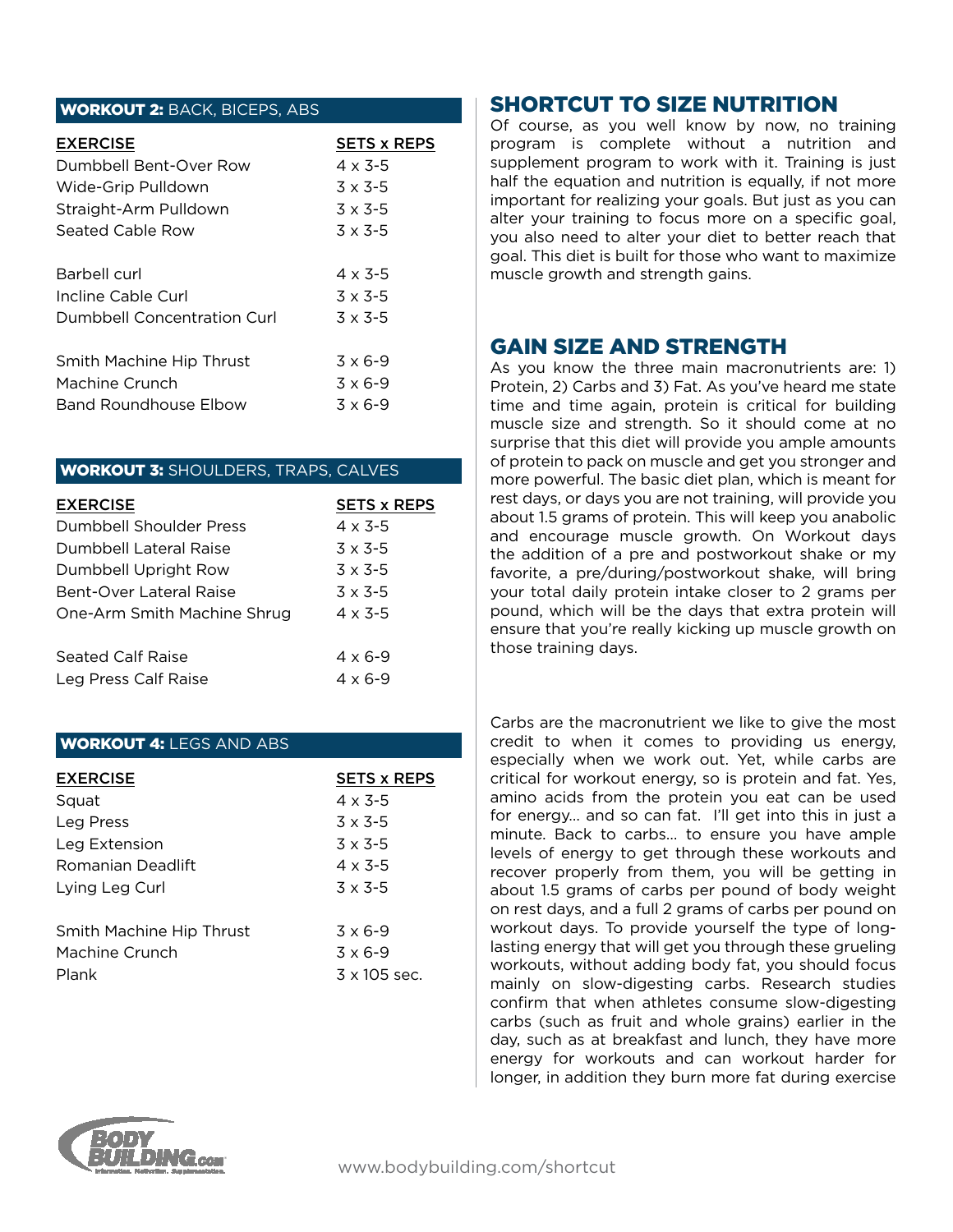and at rest sitting around. That is why this diet focuses on fruits, oatmeal, and whole-wheat bread. These carbs will keep insulin levels low, which means you have more stable and longer-lasting energy, and you will burn more fat.

Of course, there is a time or two when you want to focus on fast-digesting carbs. The first time is right when you wake up. Getting in fast carbs at this time will send those carbs straight to your liver, which will tell your body to stop burning up muscle protein for fuel. Yes, the bad news is that when you sleep, you go so long without eating that your body feeds on your muscle for fuel. But getting in fast carbs like cantaloupe (one of the few fast fruits, along with watermelon) will stop it quickly. Even other fruits that are low-glycemic or slow-digesting, such as apples, berries, oranges, etc… make a good carb choice when you wake. One of the main reasons that fruit is low glycemic is the fructose content. Fructose has to go to the liver first to be converted to glucose (blood sugar). That is one of the main reasons why most fruits are "slow". But the fructose still gets to your liver fairly quickly and signals your liver to stop burning muscle for fuel. Of course, with these carbs you'll need a fast protein like a whey shake to stop the breakdown of muscle protein and replace some of the lost aminos. This also happens to be the reason why you will go with a slowdigesting protein, like casein right before bed. The slow-digesting protein gives you a long and steady supply of amino acids throughout most of the night so your body doesn't eat up as much muscle protein for fuel. The only other time you want fast carbs is right after the workout. Here you want those carbs to not only quickly replenish the carbs you burned during the workout, but you want them to spike insulin levels. The anabolic hormone insulin drives amino acids and carbs (in the form of glucose) into the muscles for recovery and growth, and it also turns on the process of muscle protein synthesis (which is the biochemical steps that lead to muscle growth). So after workouts turn to fast carbs like gummy bears and other fat-free candy, white bread, white potatoes, or sports drinks.

® should stick with vegetables as your sides and skip The other issue with carbs is timing. You should focus the majority of your carb intake on the earlier parts of the day, like breakfast, lunch and the snacks you have up till the afternoon. When it comes to dinner, you

the carby potatoes, rice, breads and pastas. Also keep snacks after dinner to just protein and healthy fats.

Speaking of healthy fats, you also need to get in ample amounts of fat, especially healthy fats like olive oil, egg yolks, omega-3 fats from salmon and other fatty fish, and peanut butter. These fats are not as readily stored as body fat as other fats and are readily used for fuel during exercise. On this diet your total daily fat intake will be about 0.5 grams per pound of body weight and about 30% of you total daily calories. Fat is also critical for keeping testosterone levels high.

The sample daily diet I provided is what a typical day will look like on days you do not train. This is for a typical 180-pound guy, but will suffice for men and women between 160-200 pounds who want to build more muscle and strength. If you weigh more or less than this range, adjust your macronutrients accordingly for your weight.

On workout days, simply add the pre and postworkout meals (or do it as a pre/during/post workout meal) in around your workout time. If you train close to one of the meal times, simply replace that meal with the pre workout meal and follow up with the next scheduled meal about 1 hour after your postworkout meal. For example, if you workout first thing in the morning, skip the shake and cantaloupe and go with the preworkout meal as your first meal. Then have breakfast one hour after the postworkout meal.

# Basic Diet

### **Breakfast 1**

*(Immediately upon waking)* 1 scoop Whey Protein 1/2 medium cantaloupe

## **Breakfast 2**

(30-60 minutes after shake and cantaloupe) 3 whole eggs 3 egg whites 1 Tbsp Olive oil

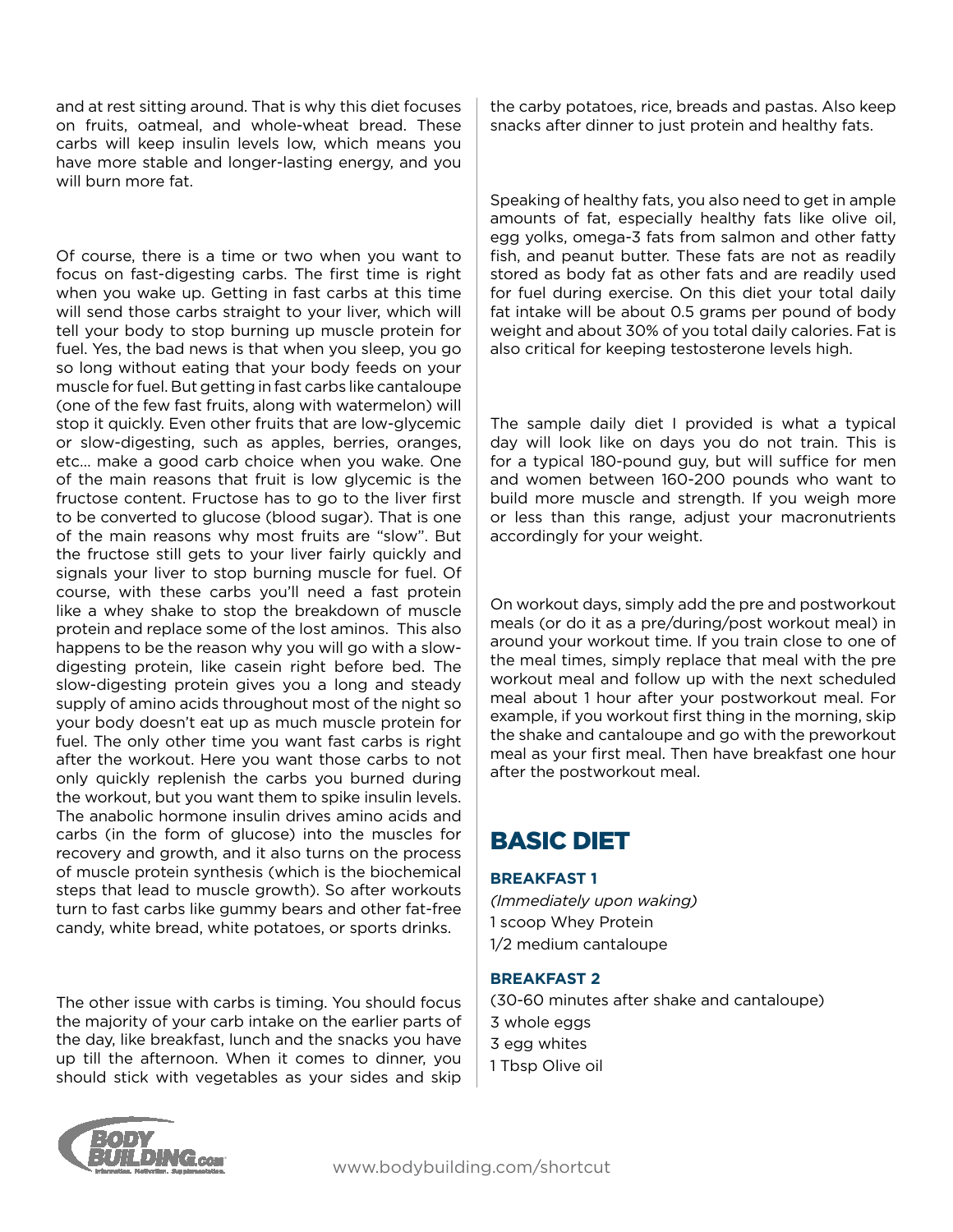1 slice lowfat American cheese *(scramble eggs cook in olive oil and add cheese to melt)* 2 cups cooked Oatmeal

## **Late morning snack**

1 cup low-fat cottage cheese 1 cup sliced pineapple (mix pineapple in cottage cheese) 1 Cliff bar (any flavor)

## **Lunch**

1 can albacore tuna 2 slices whole wheat bread 1 Tbsp light mayonnaise 1 large piece of fruit (apple, orange, banana, etc.)

## **Afternoon Snack**

1 scoop Whey Protein 1Tbsp Peanut butter 1 Tbsp Jam 2 slices whole wheat bread *(make PB sandwich to eat with shake)*

## **Dinner**

8 oz. salmon 1 cup chopped broccoli 2 cups mixed green Salad 2 Tbsp salad dressing (olive oil n vinegar)

### **Before Bed Snack**

1 scoop Casein protein 1 Tbsp Peanut butter

#### **Totals: 3100** calories, **265 g** protein, **260 g** carbs, **110 g** fat

*(for the 180 pound person = 17 cals/pound, 1.5 g protein, 1.5 g/carbs and 0.5 g fat per pound)*

On Workout Days Add these Meals (or combine the pre and postworkout shakes into one large Pre/ During/Postworkout Shake and drink about 1/3 within 30 minutes before the workout, another 1/3 during the workout, and the final 1/3 at the end of the workout):

**PREWORKOUT** (within 30 minutes before workouts) 1 scoop Whey Protein

1 large apple

2-5 grams creatine (depending on form) 5-10 grams BCAAs 2-3 grams beta-alanine 1.5 – 2 grams betaine

### **POSTWORKOUT** (within 30 minutes after workouts)

1 scoop Whey Protein 1 scoop Casein Protein 30 Gummy bears 2-5 grams creatine (depending on form) 5-10 grams BCAAs 2-3 grams beta-alanine 1.5 – 2 grams betaine

This will bring up the Totals to: 3700 calories, 335 g protein, 340 g carbs, and fat stays at 110 grams (for the 180 pounder that = 21 cals/pound, about 1.8 grams of protein per pound, just shy of 2 grams of carbs per pound, and fat stays at about .5 grams per pound of body weight)

# MEAL REPLACEMENTS

The diet I offer only shows one sample day. Given the fact that you are training four days per week and have 3 rest days per week, you'll be eating an additional 47 workout days and 35 rest days. I do NOT recommend you eat the same meals for all of those days. You can mix it up and find foods that best suit your tastes and schedule. Consider this list as a good source to consider when you're not looking forward to yet another piece of salmon or bowl of oats.

## Replace any of the meats (salmon or tuna) with any of these:

chicken breast chicken thighs turkey breast lean ground turkey lean ground beef tri-tip steak flank steak pork tenderloin bison salmon